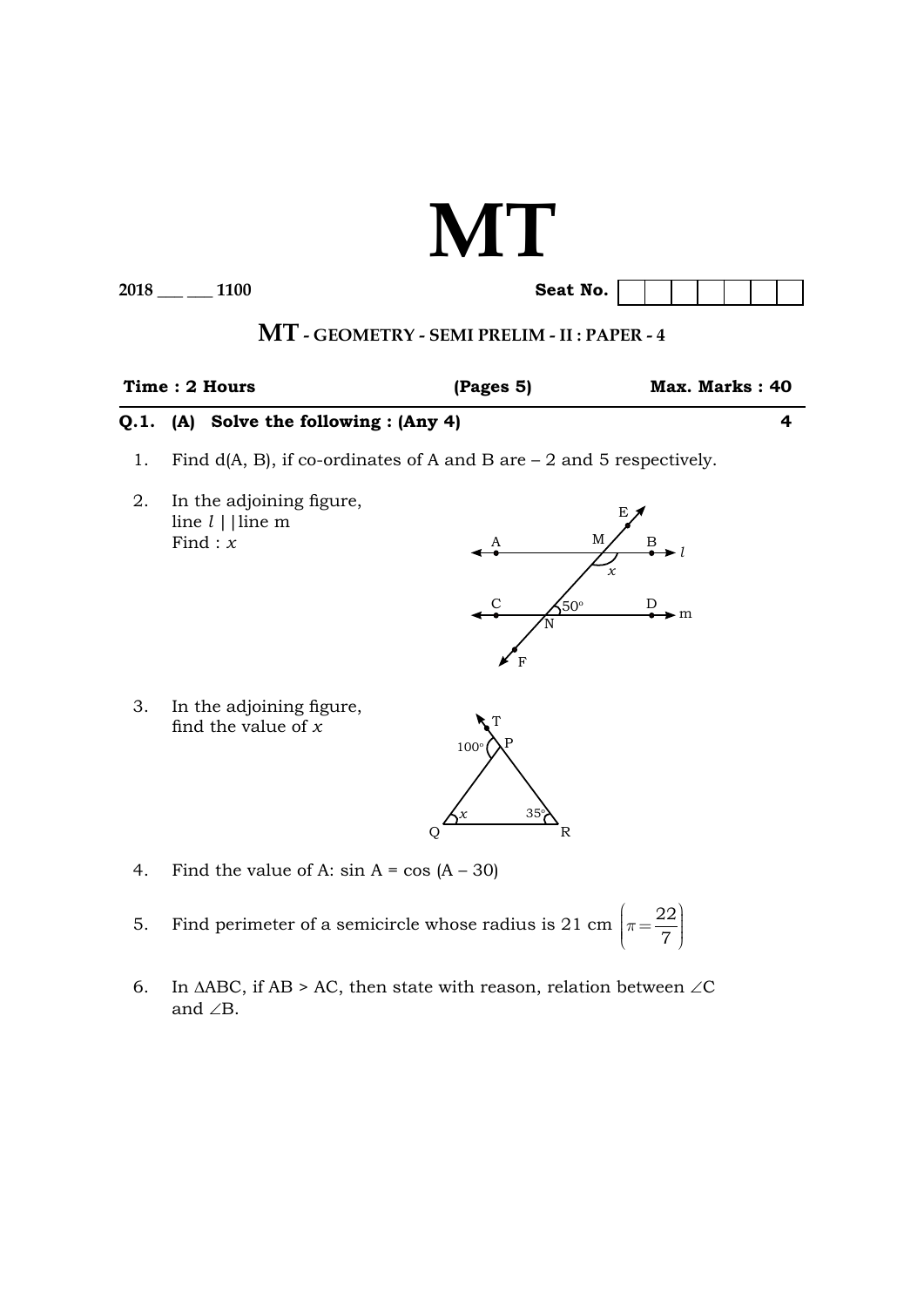E

#### **Q.1. (B) Solve the following : (Any 2) 4**

1. In  $\triangle ABC$ , seg AD and seg BE are altitudes and AE = BD. Prove seg  $AD \cong$  seg BE.

2. If 
$$
\angle A = 30^\circ
$$
, show that  $\frac{2 \tan A}{1 - \tan^2 A} = \sqrt{3}$ 

 3. Find the slant height of a cone, if its total surface area is 7128 sq. cm and radius of base is 28 cm.  $\pi$  $\left(\pi = \frac{22}{7}\right)$ 7

B D

C

#### **Q.2. (A) Solve the following MCQs : 4**

1. In the figure, seg XY  $\parallel$  seg BC, then which of the following statements is true?



- 2. When we see at a higher level from the horizontal line, angle formed is ............ . (A) Angle of Elevation (B) Angle of Depression (C) 0 (D) Straight angle
- 3. The ratio of circumference and area of a circle is  $2:7$ . Find its circumference.
	- (A)  $14\pi$  (B)  $\frac{7}{\pi}$  $(C)$  7 $\pi$ *p* 14

**2 / MT Paper 4**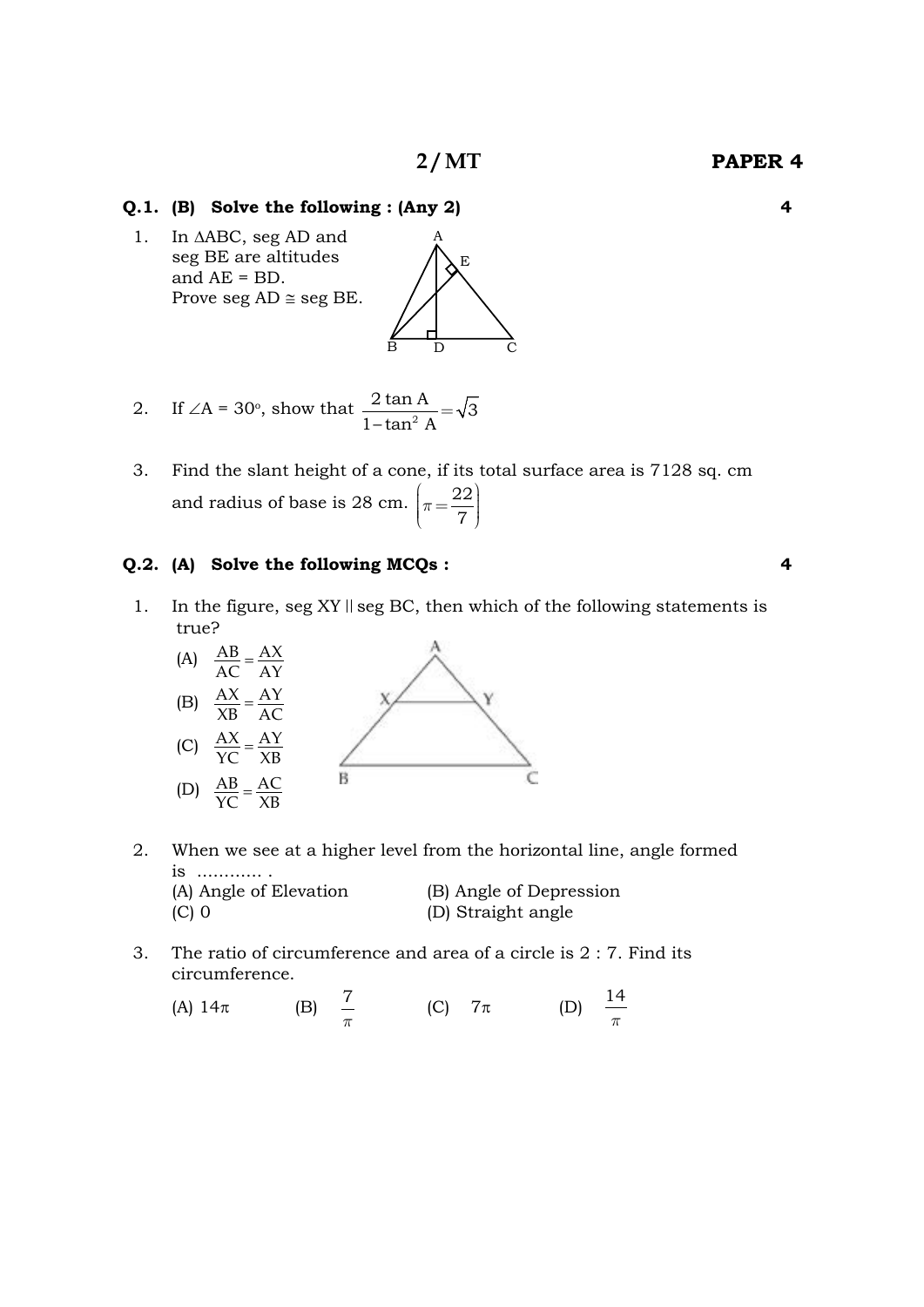4. PA and PB are tangent segments. If m(arc AB) =  $100^{\circ}$  Find  $\angle$ P



#### **Q.2. (B) Solve the following : (Any 2) 4**

1. In adjoining figure, AP ⊥ BC, AD || BC, then find A(ΔABC) : A (ΔBCD)



- 2. Measure of an arc of a circle is  $80^\circ$  and its radius is 18 cm. Find the length of the arc ( $\pi$  = 3.14)
- 3. Construct a tangent to a circle with centre P and radius 3.2 cm at any point M on it.

#### **Q.3. (A) Solve the following activity : (Any 2) 4**

 1. In the adjoining figure,  $XY \parallel \text{seg AC}.$ If  $2AX = 3 \times BX$ and  $XY = 9$ . Complete the activity to find the value of AC. Activity :

 2 AX = 3 BX ∴ AX BX<sup>=</sup> ∴ AX BX BX <sup>+</sup> <sup>+</sup> <sup>=</sup> ...(By componendo)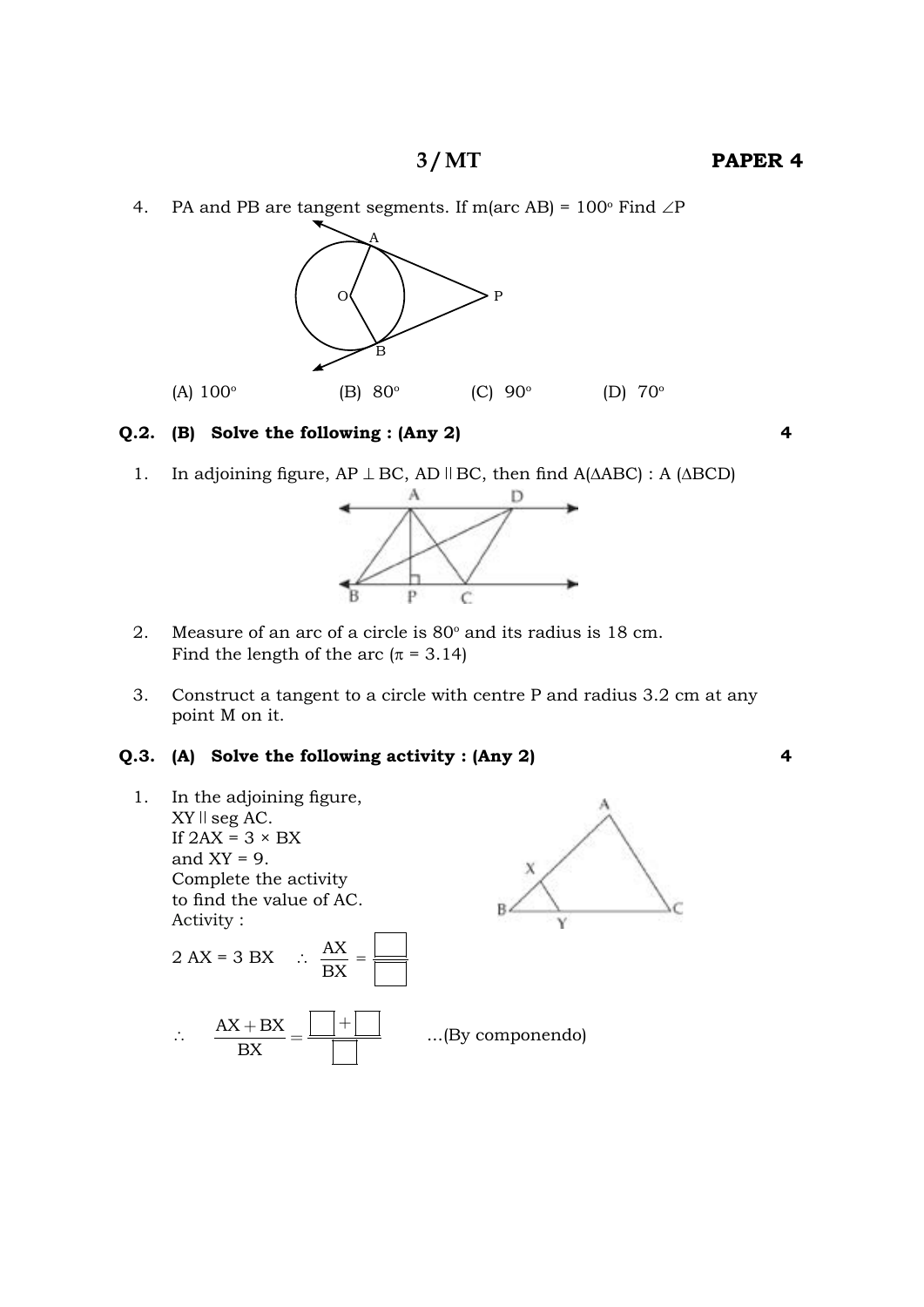

2. If  $\tan \theta + \frac{1}{\tan \theta} = 2$ , then find the value of :  $\tan^2\theta + \frac{1}{\tan^2\theta}$ Solution:  $\tan \theta$   $\Rightarrow$   $\tan \theta$   $\tan^2 \theta$ 

 $\tan \theta + \frac{1}{\ln \theta}$  $\frac{1}{\tan \theta} = 2$  squaring both sides



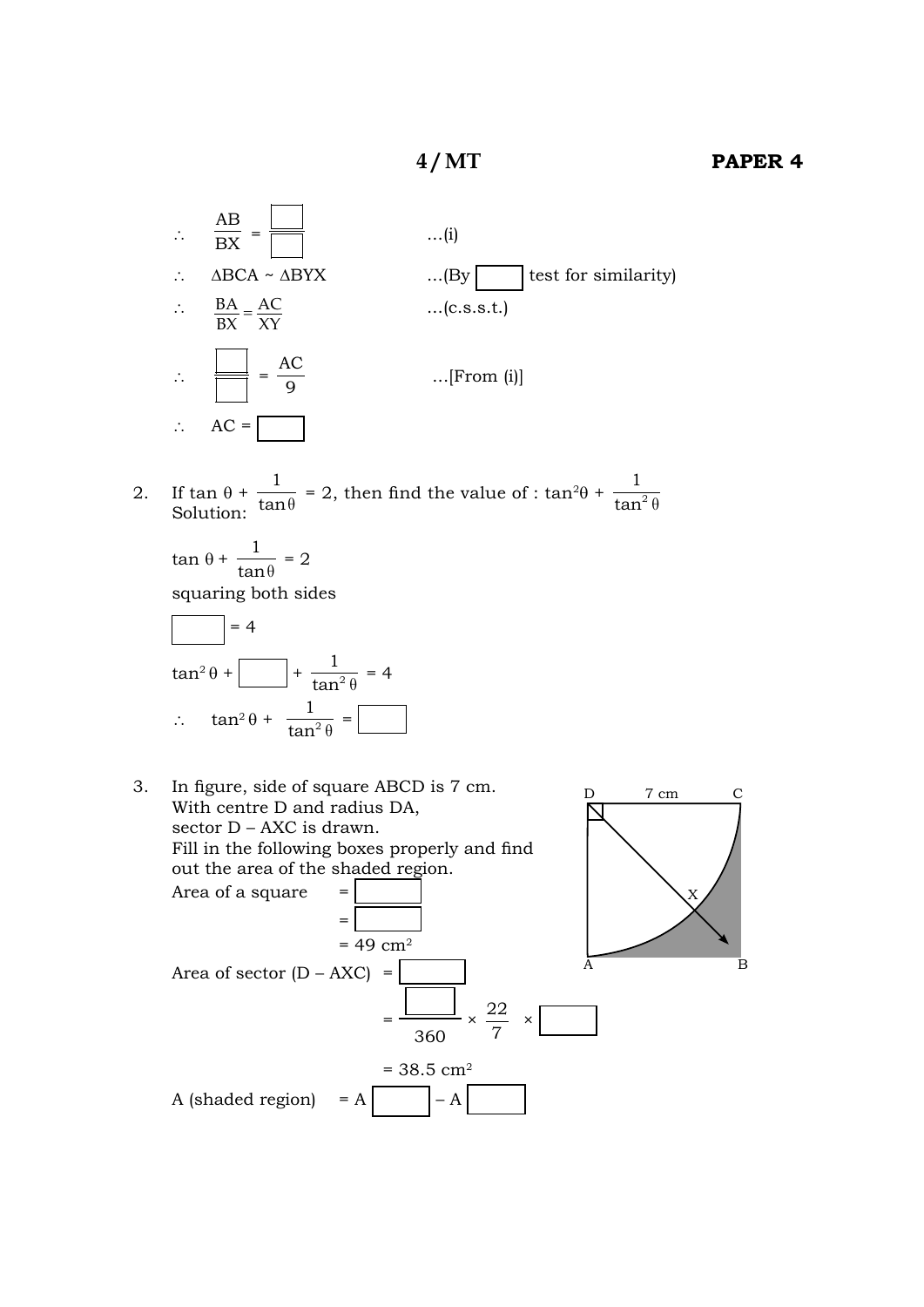**5 / MT Paper 4**



#### **Q.3. (B) Solve the following : (Any 2) 4**

- 1. In  $\triangle$  ABC, DE || BC. If DB = 5.4 cm, AD = 1.8 cm, EC = 7.2 cm then find AE.
- 2. If  $\sin \theta = \frac{7}{25}$  then find  $\cos \theta$  and  $\tan \theta$ .
- 3. The length, breadth and height of an oil can are 20 cm, 20 cm and 30 cm respectively. How much oil will it contain?  $(1 \text{ litre} = 1000 \text{ cm}^3)$

#### **Q.4. Solve the following : (Any 3) 9**

1. Diagonals of a quadrilateral ABCD intersect in point Q. If  $2QA = QC$ ,  $2QB = QD$ , then prove that DC = 2AB.



2. Draw a circle with radius 4.1 cm. Construct tangents to the circle from a point at a distance 7.3 cm from the centre.

3. Prove: 
$$
\frac{\tan^3 \theta - 1}{\tan \theta - 1} = \sec^2 \theta + \tan \theta
$$

 4. In the adjoining figure, if O is the centre of the circle, PQ is a chord.  $\angle$ POQ = 90°, area of shaded region is 114 cm2, find the radius of the circle ( $\pi$  = 3.14)